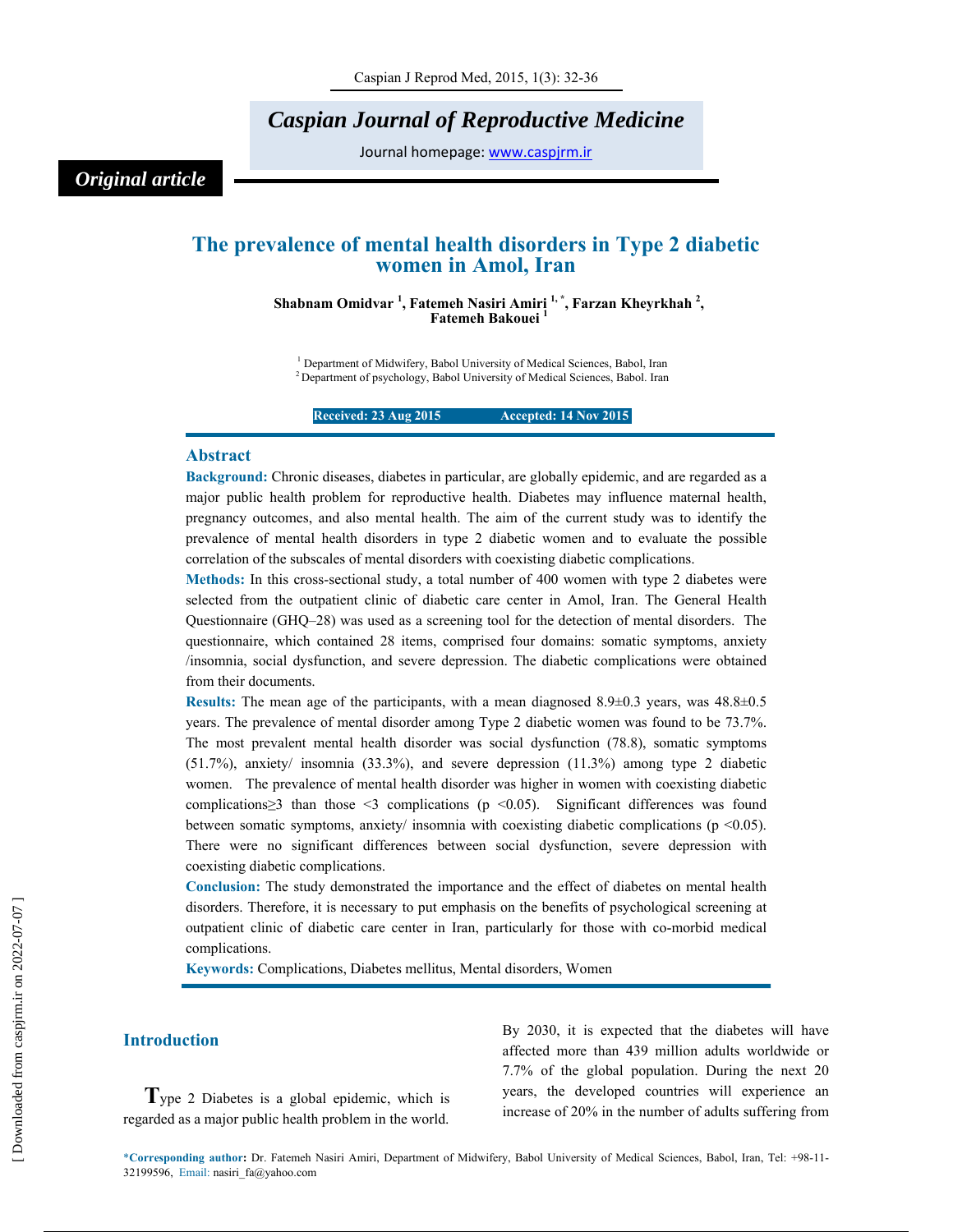# Reprod Med

diabetes, and the developing countries will also be facing an increase of 69%(1).

Chronic diseases such as diabetes are commonly associated with mental disorders (2-6). Diabetes is one of the most psychologically demanding chronic medical illnesses (7).

Depression has been reported to be more prevalent in patients with chronic illnesses in general and diabetes in particular; Meta analyses of the available literature suggest that the prevalence of depression in diabetic patients is nearly twice as high as the prevalence found in non-diabetic adults (8, 9). It has been realized that emotions play an important role in diabetes (10, 11).

The purpose of the current study was to identify the prevalence of mental health disorders in type 2 diabetic women and to evaluate the possible correlations of the subscales of mental disorders with coexisting diabetic complications.

### **Materials and Methods**

In this cross-sectional study, a total number of 400 women with type 2 diabetes were selected from outpatient clinic of diabetic care center in Amol, Iran. The General Health Questionnaire (GHQ–28) was used as a screening tool for the detection of mental disorders. This questionnaire was developed by Goldberg & Hillier (1979) for screening somatic symptoms, anxiety and insomnia, social dysfunction and severe depression. A review of studies on the validation of the GHQ–28 in different countries demonstrates that this questionnaire is high in validity and reliability, and can be used as a screening tool for mental disorders in the community. The questionnaire was translated into Persian in an attempt to make it comprehensible for almost everyone. The validity and reliability indices of the questionnaire were also determined by an independent study. It should be mentioned that the questionnaire has previously been translated into Persian and its validity and reliability indices were reported to be acceptable in other studies in Iran (12, 13). All patients were asked to complete a patient information form and the Farsi version of the GHQ-28. Total score ranged from 0 to 84 in 4 subscales measuring; somatic symptoms, anxiety/insomnia, social dysfunction, and severe depression. We used a cut-off score of two for each subscale and six for the total score. Based on such

scoring, if the total score was 5 or less (out of 28), then the person would be regarded as healthy. The higher the GHQ-28 scores, the greater the degree to which the subject may suffer from a psychiatric distress  $(11, 14)$ . The GHQ-28 incorporates four subscales: somatic symptoms (items 1-7); anxiety and insomnia (items 8-14); social dysfunction (items 15-21); and severe depression (items 22- 28)(15). Respondents rate themselves on a four-point severity scale according to how they recently experienced each GHQ item: "better than usual"; 'same as usual"; 'worse than usual'; or 'much worse than usual'. Depending on the severity of the choice selected, each item is normally scored either '0' or 'l". A total score is computed by adding the scores of each individual item (11, 14-16).

All analyses were performed using the Statistical Package for Social Sciences (SPSS 18.0). Descriptive and inferential statistics were used for the description and analysis of variables. Statistical analyses were performed through chi-squared test. P< 0.05 was considered statistically significant.

### **Results**

The demographic characteristics of the participants are demonstrated in Table1. The mean age of the participants, with a mean diagnosed 8.9±0.3 years, was 48.8±0.5 years. Half of the participants were in middle age group and the majority of them were housewives. More than half of the participants were illiterate. A great number of them were overweight (73.3%), with the mean BMI of 28.9±0.2.

The most common chronic complication was retinopathy (43.9%), which was followed by cardiovascular complications (19.9%).

The prevalence of mental disorder among Type 2 diabetic women was found to be 73.7%. The most prevalent mental health disorder was social dysfunction (78.8), followed by somatic symptoms (51.7%), anxiety/ insomnia (33.3%), and severe depression (11.3%) among type 2 diabetic women. The prevalence of mental health disorder was higher in women with coexisting diabetic complications≥3 than those  $\leq$  complications (p  $\leq$  0.05). A significant difference was found between somatic symptoms and anxiety/ insomnia with coexisting diabetic complications ( $p \le 0.05$ ). There were no significant differences found between social dysfunction and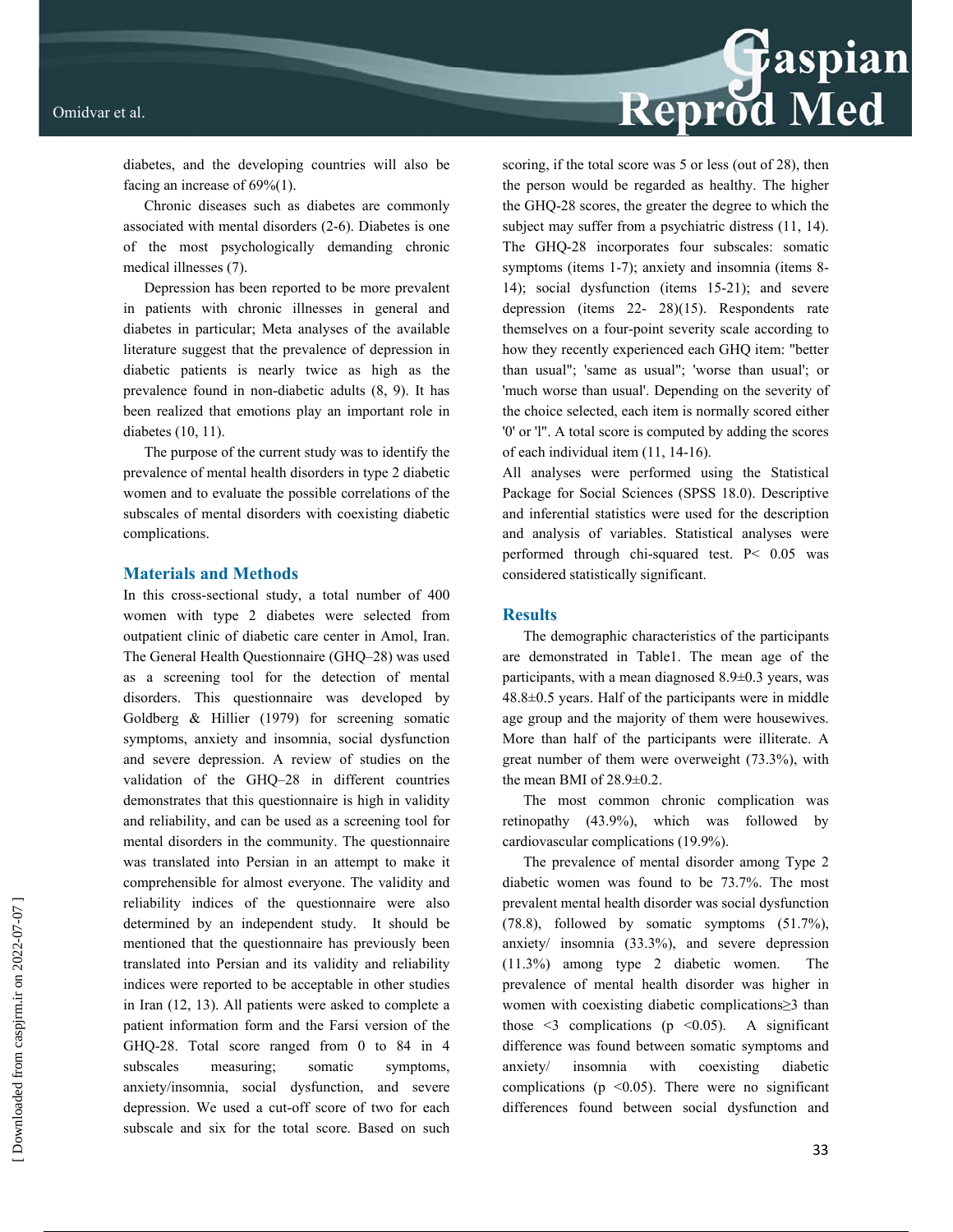| outpatient clinic of diabetic care center in Amol, Iran (n=400) |                                                              |                                      |  |  |  |
|-----------------------------------------------------------------|--------------------------------------------------------------|--------------------------------------|--|--|--|
| Demographic variables                                           | $N(\%)$                                                      |                                      |  |  |  |
| Age (years)                                                     | $<$ 35<br>$35 - 50$<br>$\geq 50$                             | 28 (7.0)<br>199 (49.8)<br>173 (43.2) |  |  |  |
| Menopause                                                       | Yes<br>No                                                    | 201 (50.3)<br>199 (49.7)             |  |  |  |
| Education                                                       | <b>Illiterate</b><br>Primary school<br>High school and above | 213(53.3)<br>110(27.5)<br>77 (19.2)  |  |  |  |
| Occupation                                                      | Housewife<br>Employed                                        | 343(85.7)<br>57 (14.3)               |  |  |  |
| Family size                                                     | $<$ 5<br>$6 - 7$<br>>8                                       | 66(16.7)<br>219(55.3)<br>111(28)     |  |  |  |
| No mental health disorder<br>Mental health disorder             | Total score $\leq 5$<br>Total score $> 5$                    | 105(26.3)<br>295 (73.7)              |  |  |  |

**Table1.** The characteristics of the women with type 2 diabetic from outpatient clinic of diabetic care center in Amol, Iran (n=400)

severe depression with coexisting diabetic complications (Table 2).

### **Discussion**

The nature of cognitive disorders in diabetes can be associated with the action of stressing agents. Responding to acute stressful events, which are mostly for protection and adjustment, can trigger chronic stress, leading to neurochemical, neuroanatomical and cellular changes. It is worth mentioning that these changes can have consequences for the functioning of the brain. Acute exposure to stress can also engender the development and consolidation of memory, chronic stress, or chronic exposure to high levels of cortisol, which can deteriorate the cognitive performance. It is also a part of the etiology and progress for such neurological and psychiatric disorders as depression diseases, anxiety and posttraumatic stress disorders.



The dysfunctions of hypothalamus-adrenal-hypophysis axis, high levels of cortisol, and responses to stress are the characteristic of type 1 and 2 diabetes for their low glucose control. These consequences suggest that common mechanisms can take part in the development of neurological complications, associated with anxiety, depression diseases and diabetes (17).

Complications, due to such chronic disorders as diabetes, may impair the quality of life (18). Selfconfidence, family life, and even general perceptions of health, and pain are negatively impacted by diabetes. Moreover, compared to the general population, the prevalence of psychological and other disorders are higher among diabetic patients. The negative impacts of emotional problems on the quality of life include the poor medical outcomes, the impaired self-care behaviors, the increased rate of mortality, and the risk of cardiovascular complications (19, 20).

Studies have reported that the quality of life in diabetic patients is lower than that of healthy people, which could be due to many restrictions in their daily lives. This may greatly affect the diabetic patients' mental health, mood, physical, and social functions (19-22). In the present study, we found a high frequency of mental disorders. The highest percentage belonged to social dysfunction, followed by somatic symptoms. There are several controlled studies demonstrating the increased prevalence of depression and other mental disorders as well. The researchers have mentioned that mental disorders may constitute a major risk factor in the development of type 2 diabetes and might accelerate the onset of complications(5, 6).

Our finding was consistent with those of other studies. De Jonge et al., for instance, found that there were major depressive episodes in 15.4% of the subjects with diabetes, which was higher than those of non-diabetic subjects (23). It is worth mentioning that

| <b>GHQ-28</b>      | <b>Total</b><br>$N(\%)$ | <b>Coexisting diabetic</b><br>complications $\leq$ 3<br>$N(\%)$ | <b>Coexisting diabetic</b><br>complications $\geq$ 3<br>$N(\%)$ | Chi-squared |
|--------------------|-------------------------|-----------------------------------------------------------------|-----------------------------------------------------------------|-------------|
| Somatic symptoms   | 207(51.7)               | 38 (18.4)                                                       | 169(81.6)                                                       | $18.8***$   |
| anxiety / insomnia | 188 (33.3)              | 32(17.0)                                                        | 156(83.0)                                                       | $9.52***$   |
| Social dysfunction | 315(78.8)               | 41(13.0)                                                        | 274(87.0)                                                       | $2.62^{Ns}$ |
| severe depression  | 45(11.3)                | 6(13.3)                                                         | 39(86.7)                                                        | $0.09^{Ns}$ |
| ** $D \angle 0.01$ |                         |                                                                 |                                                                 |             |

\*\* P<0.01

\*\*\*p<0.0001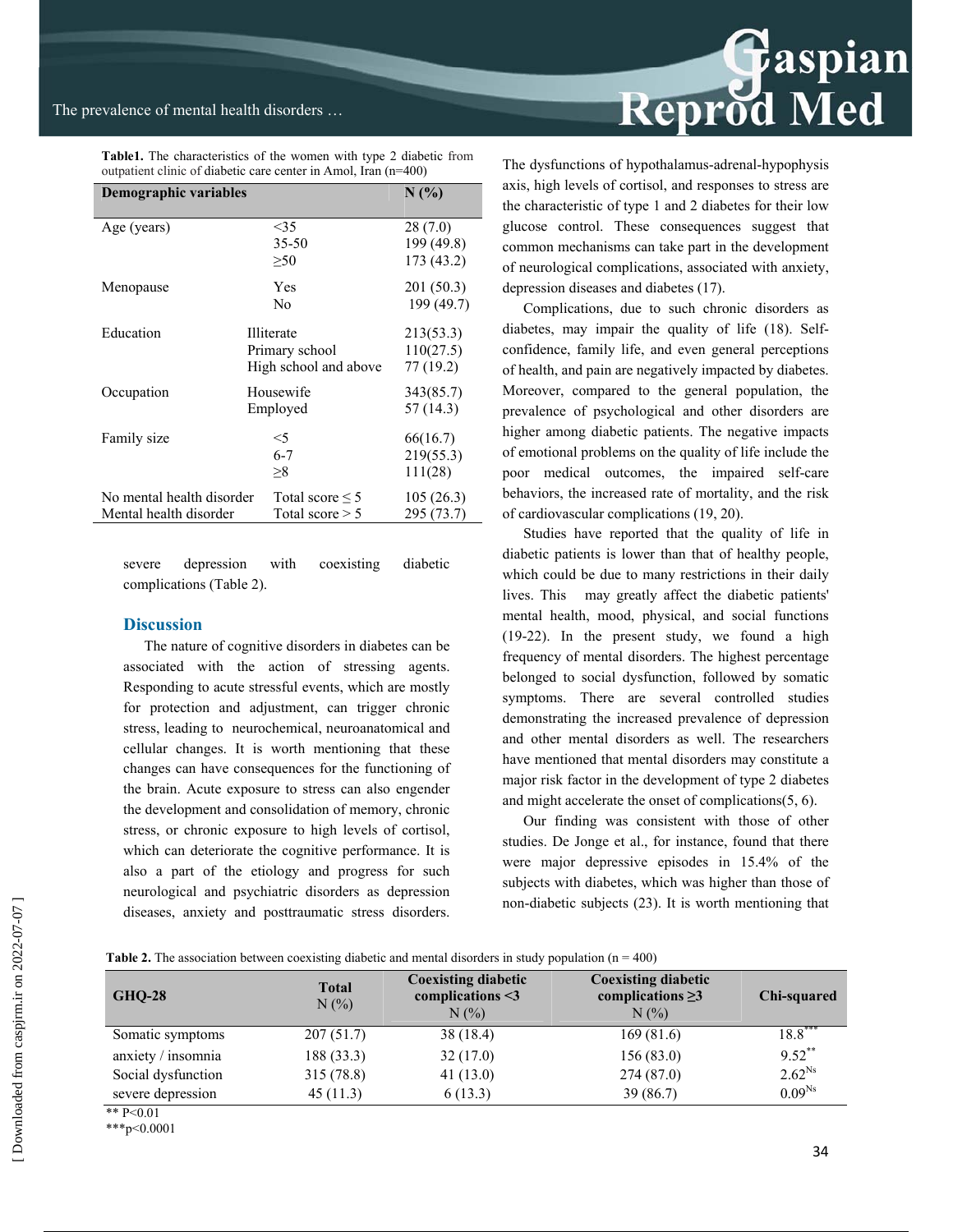52.3% of the participants in our study had anxiety and insomnia as the third most frequent disorder among the categories (24, 25). The prevalence of depression has been estimated to be up to 50% among the general medical population (26, 27). Severe depression was the least frequent mental disorder among the participants in our study. The reasons for the results contrary to those of other studies cannot be explained. More than half of the participants in this study were illiterate; therefore, illiteracy or low educational level can not only result in worse psychological symptoms of diabetes but also lead to unawareness about the disease, denial reactions, and limited social communication. Higher frequency of social dysfunction might be affected by low grade of education as well(28).

All in all, nowadays the screening of diabetic patients for mental disorders and the treatment of disorders are advocated in practice as routine components of diabetes care (29). It highlights the urgent need for health care professionals' awareness about the increased risk of psychological distress and mental disorders in patients with diabetes. Therefore, we highly suggest routine screening for distress, anxiety and affective disorders, particularly for those with more chronic conditions, complications, and poorer quality of life.

### **Conclusion**

Mental disorders seem to be a high frequency in diabetic women. The highest percentage belonged to social dysfunction, followed by somatic symptoms. The results represent the overall prevalence, and deserve further studies.

### **Acknowledgements**

This study was supported by a research grant from Babol University of Medical Sciences, Iran. We sincerely thank all the participants of this study.

### **Conflict of interest**

 The authors declare that they have no competing interests.

### **References**

 1. Shaw JE, Sicree RA, Zimmet PZ. Global estimates of the prevalence of diabetes for 2010 and 2030. Diabetes Res Clin Pract. 2010 Jan;87(1):4-14.

2. Musselman DL, Betan E, Larsen H, Phillips LS. Relationship of depression to diabetes types 1 and 2: epidemiology, biology, and treatment. Biological psychiatry. 2003;54(3):317-329.

Reprod Med

- 3. Tuncay T, Musabak I, Gok DE, Kutlu M. The relationship between anxiety, coping strategies and characteristics of patients with diabetes. Health and Quality of Life Outcomes. 2008;6(79):1-9.
- 4. Saglam AZ. Saler T. Erdem TY. Ataoglu E.Temiz LU YM. The frequency of depression in Turkish patients with diabetes and diabetic complications. Endocrinologist. 2010;20:19-22.
- 5. Astle F. Diabetes and depression: a review of the literature. Nurs Clin North Am. 2007;42:67-78.
- 6. Musselman Dominique L. Betan Ephi. Larsen Hannah Phillips LS. Relationship of depression to diabetes types 1 and 2: epidemiology, biology, and treatment. Biological psychiatry. 2003;54(3):317- 329.
- 7. Cox DJ FL. Major developments in behavioral diabetes research. J Consult Clin Psychol. 1992;60:628-638.
- 8. Ali S. Stone M. Peters J.Davies M. & Khunti K. The prevalence of comorbid depression in adults with type 2 diabetes: A systematic review and meta-analysis. Diabetic Medicine. 2006;23:1165- 1173.
- 9. Anderson Ryan J.Freedland. Kenneth E Clouse. Ray E Lustman PJ. The prevalence of comorbid depression in adults with diabetes a meta-analysis. Diabetes care. 2001;24(6):1069-1078.
- 10. Fisher EB TC, Devellis BM, Devellis RF. Healthy coping, negative emotions, and diabetes management: a systematic review and appraisal. Diabetes Educ. 2007;33(6):1080-1103.
- 11. Noorbala AA.Bagheri Yazdi SA. Yasamy MT MK. Mental health survey of the adult population in Iran. The British Journal of Psychiatry. 2004;184(1):70-73.
- 12. AbdiMasoul F. Evaluation of relation between job stress and psychiatric well being: study of 200 nurses. Journal of Tehran University of Medical Sciences. 2007;65(6):65-75.
- 13. Malakouti S. Reliability, validity and factor structure of the GHQ-28 used among elderly Iranians. International Psychogeriatrics. 2007;19:623-634.